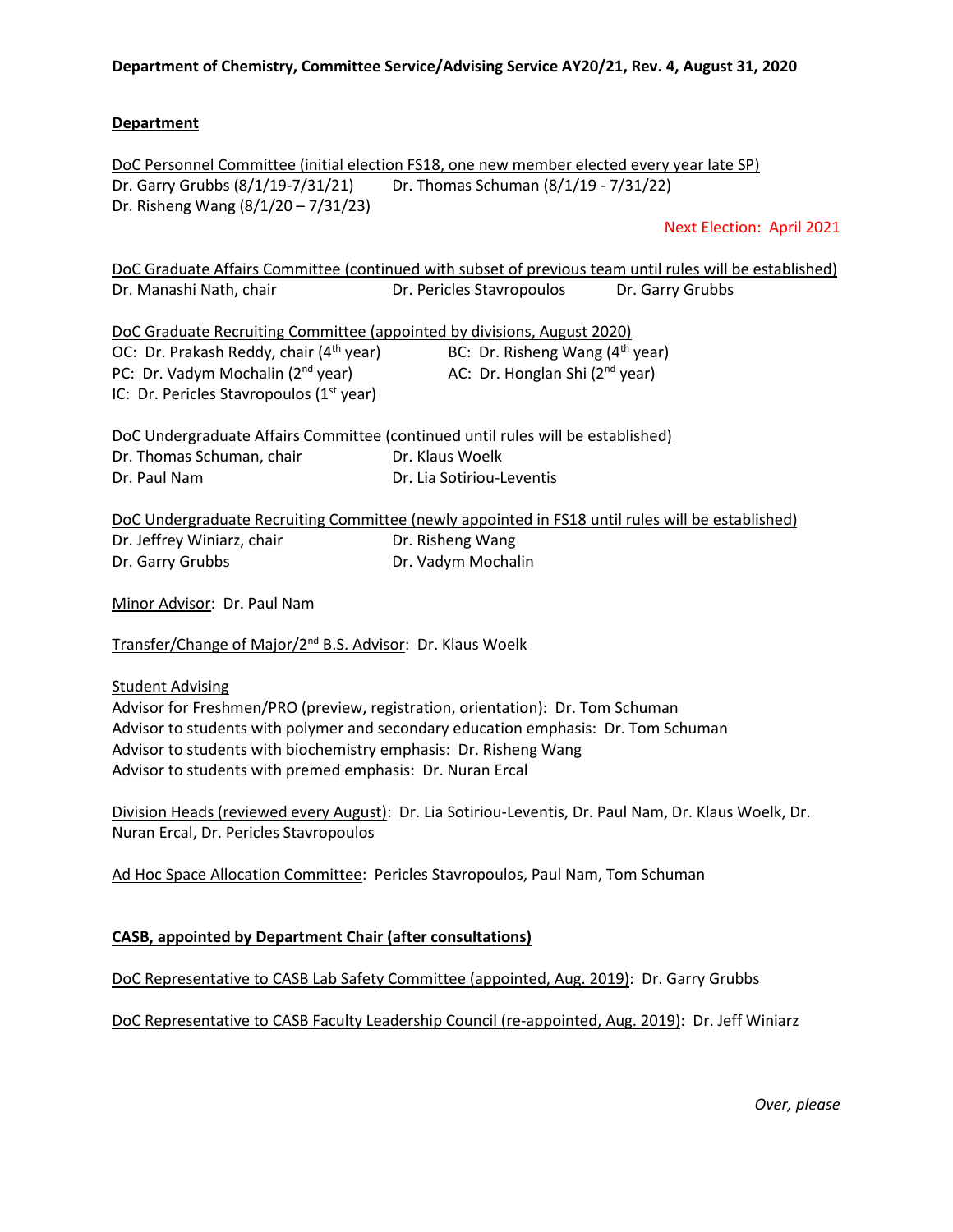#### **Campus, elected by the Department**

Campus P&T Policy Committee (1 Member and 1 Alternate elected by each department; elected April 2018, 1-year term, full professors only, reappointed April 2019 and again August 2020) Dr. Nuran Ercal Dr. Lia Sotiriou-Leventis, alternate

Next Election: April 2021

DoC Faculty Senate Rep.**;** elected April 2018, 2-year term, https://facultysenate.mst.edu/members/) Dr. Klaus Woelk

Dr. Amitava Choudhury (elected 9/13/19 to finish out the term of Dr. Richard Dawes)

Next Election: April 2021

DSCC (Discipline Specific Curriculum Committee) representative (elected April 2018, 1-year term, reappointed April 2019, reappointed August 2020; open election April 2021) Dr. Thomas Schuman

Next Election: April 2021

ITCC (Information Technology/Computing Committee) Representative (3-year terms) Dr. Vadym Mochalin (after 3/10/20 to serve out the term for Dr. Richard Dawes and to serve a full 3 year term through AY23/24)

Next Election: April 2024

Effective Teaching (one elected by each department desiring representation, 3-year term) Dr. Jeffrey Winiarz (elected April 2018 through 2021)

Next Election: April 2021

Campus P&T Committee (elected 10/12/18, 2-year terms) Dr. Tom Schuman (elected 5/14/20, to serve 8/1/20 - 7/31/22) Dr. Lia Sotiriou-Leventis, alternate (elected 09/04/19 to finish Dr. Richard Dawes's term, re-elected 5/14/20 for full term 8/1/20 - 7/31/22)

Next Election: April 2022

DoC Representative to Graduate Faculty Council (re-appointed, Aug. 2019): Dr. Jeff Winiarz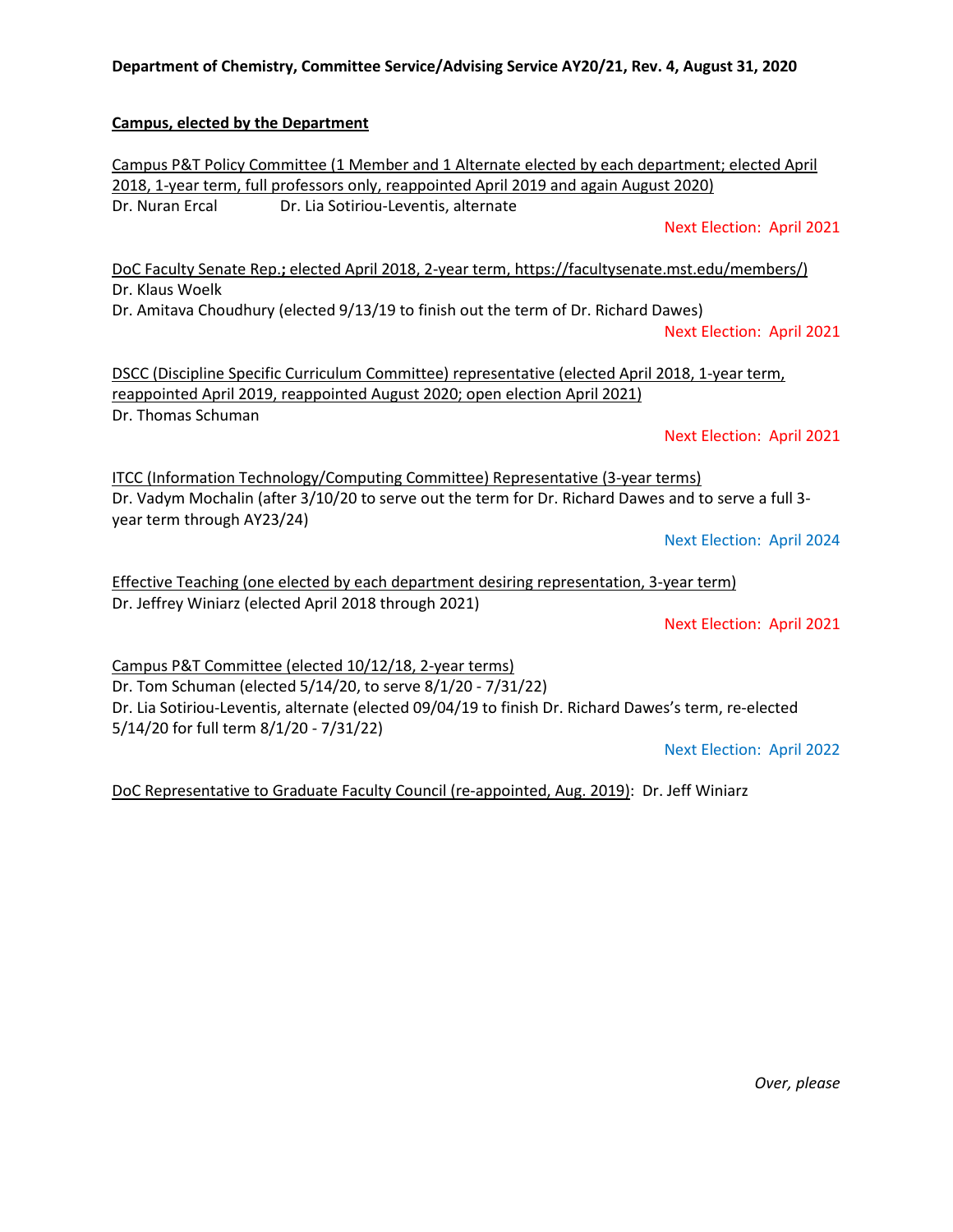## **Campus, appointed by \_\_\_\_\_\_\_\_\_\_\_\_\_\_\_\_\_\_** (added 2/13/20)

Faculty Campus Awards Selection Committee (there are five categories). Dr. Nuran Ercal, faculty research award committee, since 2019

Outstanding Teaching Award Committee Dr. Nuran Ercal, since 2019

#### **Campus, Ad-Hoc Committees**

Campus Faculty Recruitment and Retention Committee (appointment by Chancellor, led by Provost; continuing): Dr. Garry Grubbs

### **Campus, Elected by Faculty Senate from Department nominees**

Academic Freedom and Standards - 3 elected (2-year term). Budgetary Affairs - 2 elected (2-year term). Conflict of Interest – 2 elected by Faculty Senate (3-year term). Facilities Planning – 2 elected (2-year term). Grievance Resolution Panel – 1 representative and 1 alternate elected (3-year term). Grievance Oversight Committee – 2 elected (3-year term). Honorary Degrees - 4 elected (1-year term). Intellectual Property/Tech Transfer – 3 elected (2-year term) Chemistry nominee: Dr. Prakash Reddy (nominated 4/19/19) Library & Learning Resources - 4 elected (2-year term). Parking, Security & Traffic - 8 elected (2-year term). Personnel - 1 elected (2-year term). Student Affairs - 4 elected (2-year term). Equity Hearing Pool. We need about 5 nominees from the CEC for the Title IX Equity Hearing Pool (1 year renewable term, se[e CRR 600.030.P.1\)](https://www.umsystem.edu/ums/rules/collected_rules/equal_employment_educational_opportunity/ch600/600.030_equity_resolution_process_for_resolving_complaints_of_harassment).

**Campus, nominated by Department and elected by \_\_\_\_\_\_\_\_\_\_\_\_\_\_** (added 7/24/20)

#### **Sustainability Minor (SM) Representatives**

Dr. Prakash Reddy, until 7/31/21 Dr. Thomas Schuman, until 7/31/22 **Global Studies Minor (GSM) Representatives** None from DoC

## **System, elected by General Faculty from Department nominees**

University-Wide Tenure (elect 1 member and 1 alternate to represent S&T on this System committee, 2 year term).